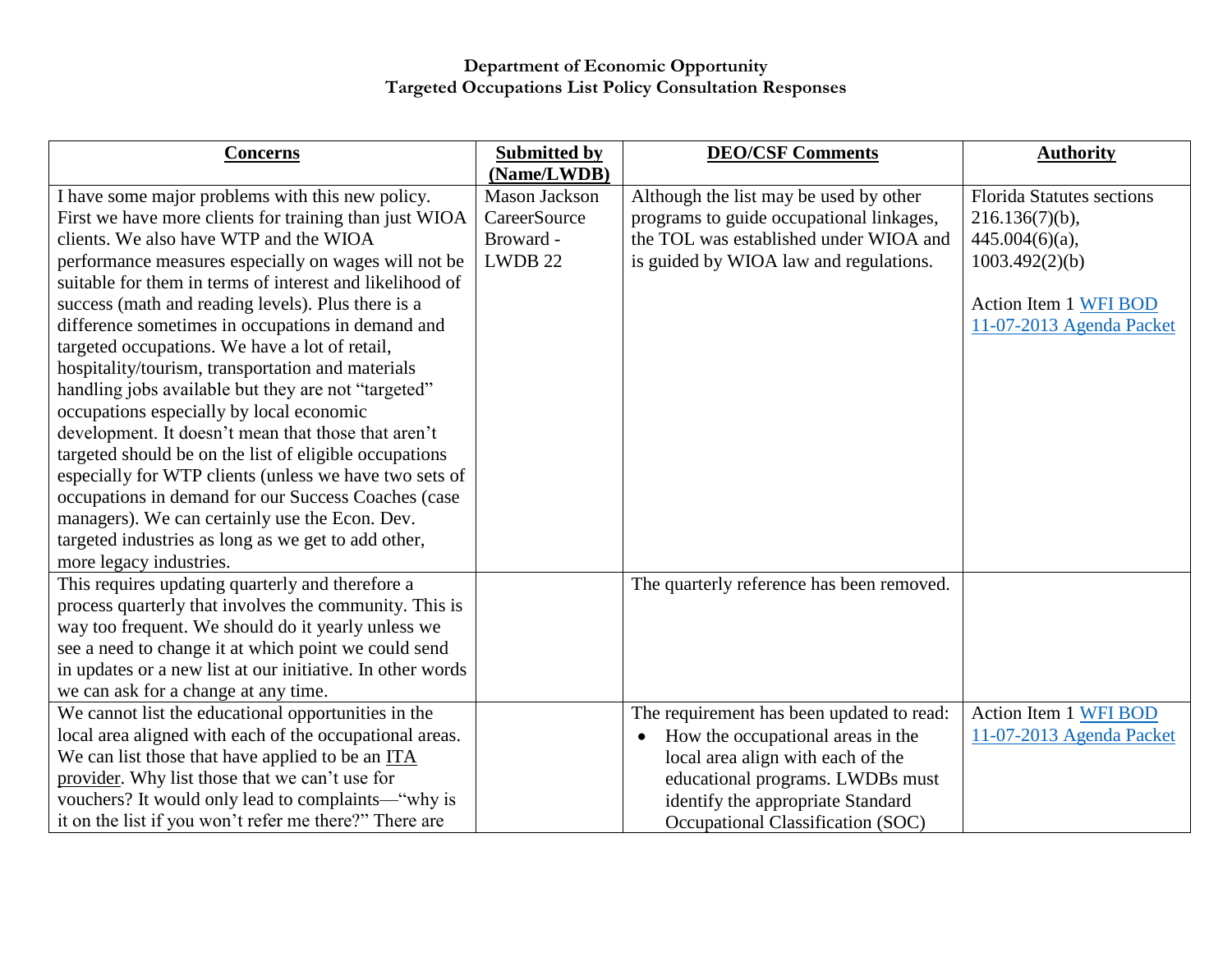| many private institutions that offer training that are<br>not on our ITA list. There are some at the public<br>institution that for one reason or another are not on our<br>ITA list. This is a time consuming requirement that<br>will lead to customer dissatisfaction.                                                                                                                                                                                                                                                                                                                      | code for each occupational area, using<br>the Classification of Instructional<br>Program (CIP) to SOC crosswalk. The<br>SOC code will be assigned based on<br>the program title and occupational<br>title as reflected in the crosswalk. If |                                                   |
|------------------------------------------------------------------------------------------------------------------------------------------------------------------------------------------------------------------------------------------------------------------------------------------------------------------------------------------------------------------------------------------------------------------------------------------------------------------------------------------------------------------------------------------------------------------------------------------------|---------------------------------------------------------------------------------------------------------------------------------------------------------------------------------------------------------------------------------------------|---------------------------------------------------|
|                                                                                                                                                                                                                                                                                                                                                                                                                                                                                                                                                                                                | there are gaps or misalignments<br>between occupational areas and<br>available training programs, the local<br>area must identify appropriate sector<br>strategy solutions.                                                                 |                                                   |
| There is a requirement to list "How the targeted<br>occupational area will support the LWDB's<br>employment and earnings projected outcomes". If it<br>meets the criteria for the TOL in terms of number of<br>openings and wage, isn't this sort of obvious. If it is<br>an occupation in demand that would be appropriate for<br>WTP and our goal is to get them into unsubsidized<br>employment then isn't the applicability pretty<br>obvious? Seems like an unnecessary exercise. We<br>should be as inclusive as possible, not exclusive as<br>long as there are job openings available. | This requirement has been removed from<br>the policy.                                                                                                                                                                                       | Action Item 1 WFI BOD<br>11-07-2013 Agenda Packet |
| Lastly (and this is a big one), it says we "must update<br>our list any time a change is made to any of the<br>occupations listed" Any change? What if the<br>average wage goes up by a buck? What if the number<br>of openings changes slightly say from 1000 to<br>1100? I can see this if there are substantial changes<br>which might influence public investment or customer<br>choice but any change? This needs a much better and<br>more reasonable definition or explanation.                                                                                                         | DEO concurs with this comment and has<br>updated the language in the policy to read:<br>LWDBs must update their TOL when<br>occupations are added or deleted, or when<br>there is a change in demand for<br>occupations.                    | Action Item 1 WFI BOD<br>11-07-2013 Agenda Packet |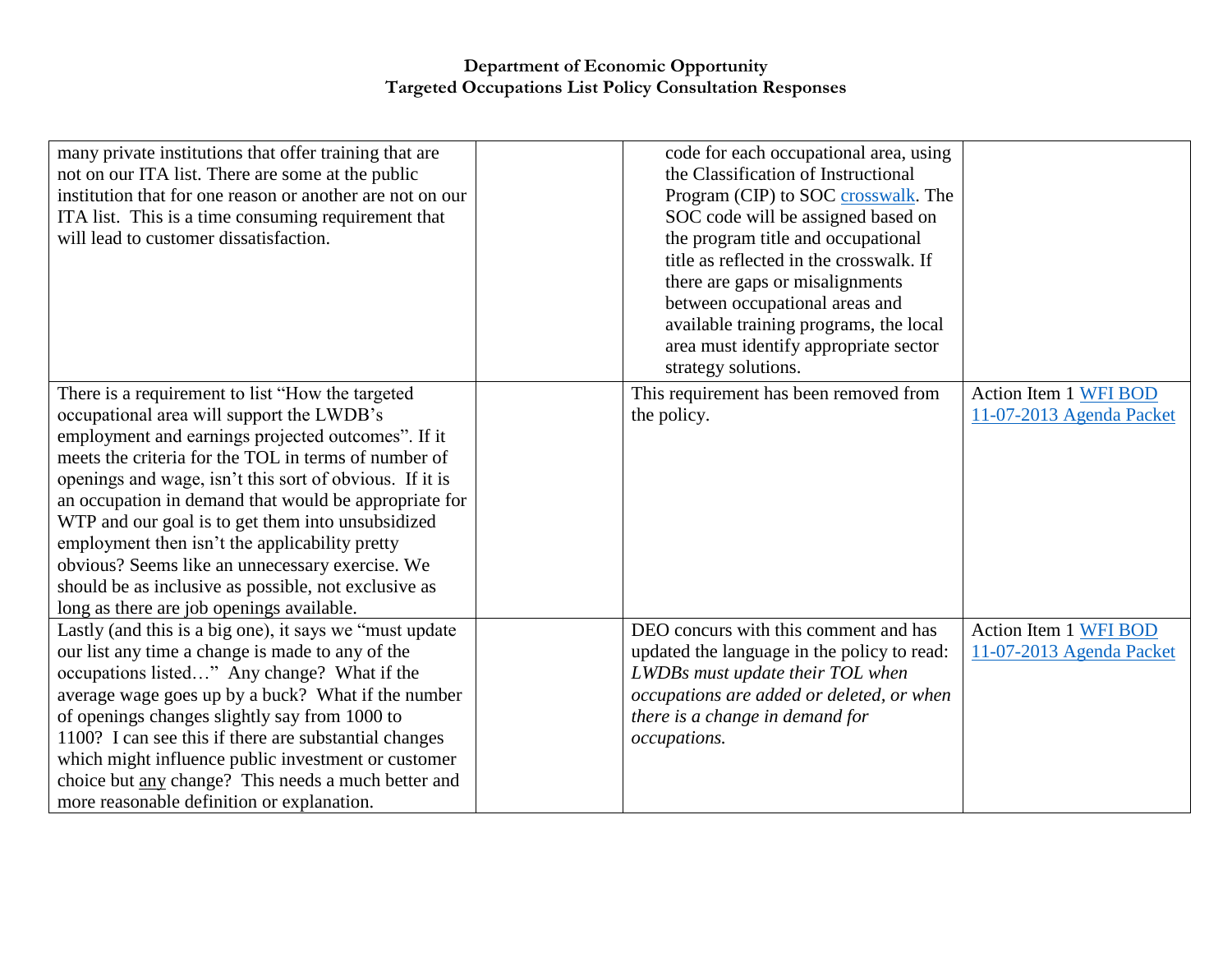| Bottom of page 2 (I italicized the part causing         | Meredith     | A revised version of this footnote has been  |  |
|---------------------------------------------------------|--------------|----------------------------------------------|--|
| concern): "Each LWDB shall revise, as needed, its       | Montgomery   | added to the updated policy A footnote       |  |
| local plan to incorporate and describe the              | CareerSource | {RWBs do not need to revise their local      |  |
| following" Under this requirement, modifying our        | $NCFL-LWDB$  | plans if these elements are already          |  |
| local plan each time we update the TOL (see bullet 2)   |              | addressed. However, to the extent that an    |  |
| - where the local plan needs to identify the            |              | RWB's current local plan conflicts with      |  |
| occupations being targeted) will then need to go        |              | these requirements, it needs to be revised.} |  |
| through the approval processes again and again          |              | was placed in the previous policy (2014).    |  |
| (submitted to both Counties, submitted to CSF, etc.)?   |              |                                              |  |
| That is a time consuming process providing little       |              |                                              |  |
| value. We believe a description of "how" we're going    |              |                                              |  |
| to do these things are appropriate for inclusion of the |              |                                              |  |
| local plan, but periodic updates to TOL lists and       |              |                                              |  |
| frequent changes should be managed outside of the       |              |                                              |  |
| local plan (we would still send them to CSF, update     |              |                                              |  |
| our websites, etc. as noted in the additional           |              |                                              |  |
| requirements section of this proposed guidance).        |              |                                              |  |
| In that same section (top of page 3), it proposes that  |              | The quarterly reference has been removed.    |  |
| the regions will work with local employers, on a        |              |                                              |  |
| quarterly basis, on any changes to the local TOL. So,   |              |                                              |  |
| we'll potentially be updating our local plan quarterly? |              |                                              |  |
| Unless than there is an abbreviated process,            |              |                                              |  |
| potentially updating our local plan is cumbersome,      |              |                                              |  |
| time-consuming, and of questionable value.              |              |                                              |  |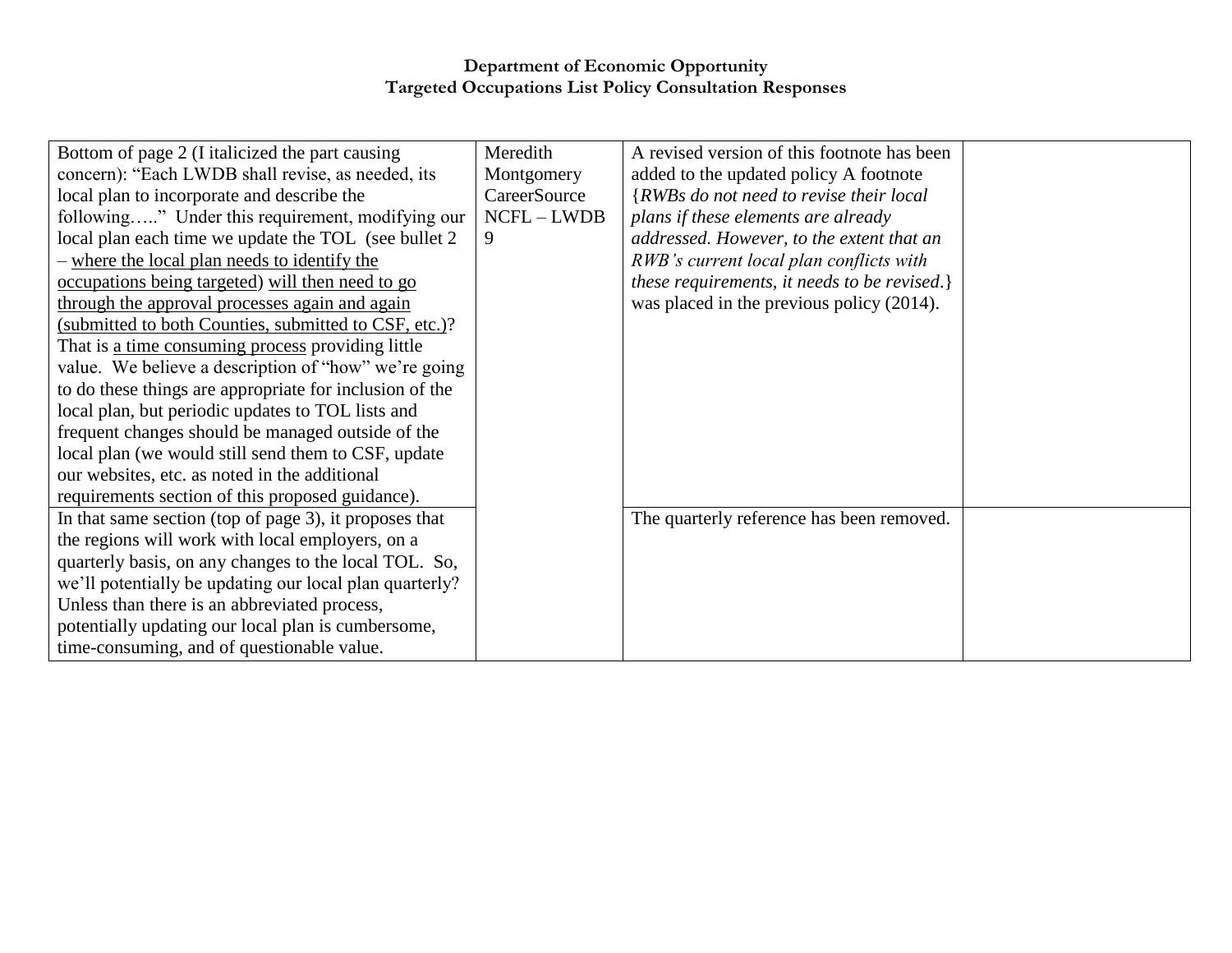| P. 3: "The educational programs in the local area         | The language has been clarified. The          |                          |
|-----------------------------------------------------------|-----------------------------------------------|--------------------------|
| aligned with each of the occupational areas. LWDBs        | LWDs should use the updated SIP to SOC        |                          |
| will use the Classification of Instructional Program      | crosswalk located on DEO's website at the     |                          |
| (CIP) to Standard Occupational Classification (SOC)       | following link:                               |                          |
| crosswalk developed by the Florida Department of          | http://www.floridajobs.org/labor-market-      |                          |
| Education to identify the correct codes for each          | information/publications-and-                 |                          |
| occupational discipline." We are not clear in our         | reports/labor-market-information-             |                          |
| understanding of what is being asked of us here. We       | reports/regional-demand-occupations-list.     |                          |
| are to identify the "correct" codes for each              |                                               |                          |
| occupational discipline and then do what with the         |                                               |                          |
| codes? I'm just not clear on this entire section. Also,   |                                               |                          |
| how often are these codes updated and will the            |                                               |                          |
| LWDB's be notified of any code revisions? Will any        |                                               |                          |
| revisions require an update to the local plan?            |                                               |                          |
|                                                           |                                               |                          |
|                                                           |                                               |                          |
| P. 3 Additional Requirements, second bullet: "All         | The revised policy limits training for up to  | Action Item 1 WFI BOD    |
| training is limited to two years in duration" First,      | two years and the attainment of industry-     | 11-07-2013 Agenda Packet |
| I'm not sure why this is in the TOL guidance as           | recognized certificates or certifications, an |                          |
| opposed to the ITA guidance, but nonetheless this         | associate's degree or a bachelor's degree,    |                          |
| might be somewhat vague language. Is it 2                 | pursuant to CSF's recommendation as           |                          |
| consecutive years from the date they enter training       | recorded in its November 2013 board           |                          |
| regardless if there is a lapse in training activities (on | meeting minutes. The two years is not         |                          |
| hold for whatever reason)? Or is it two years the         | consecutive and breaks are acceptable.        |                          |
| participant is actually in training so that any breaks in | Advanced degrees are excluded.                |                          |
| training sessions would not be included in the two        |                                               |                          |
| years in duration count? Does training have to be         | DEO should inquire of CSF for                 |                          |
| limited to 2 years? Increases the difficulty of obtaining | clarification on consecutive vs. breaks in    |                          |